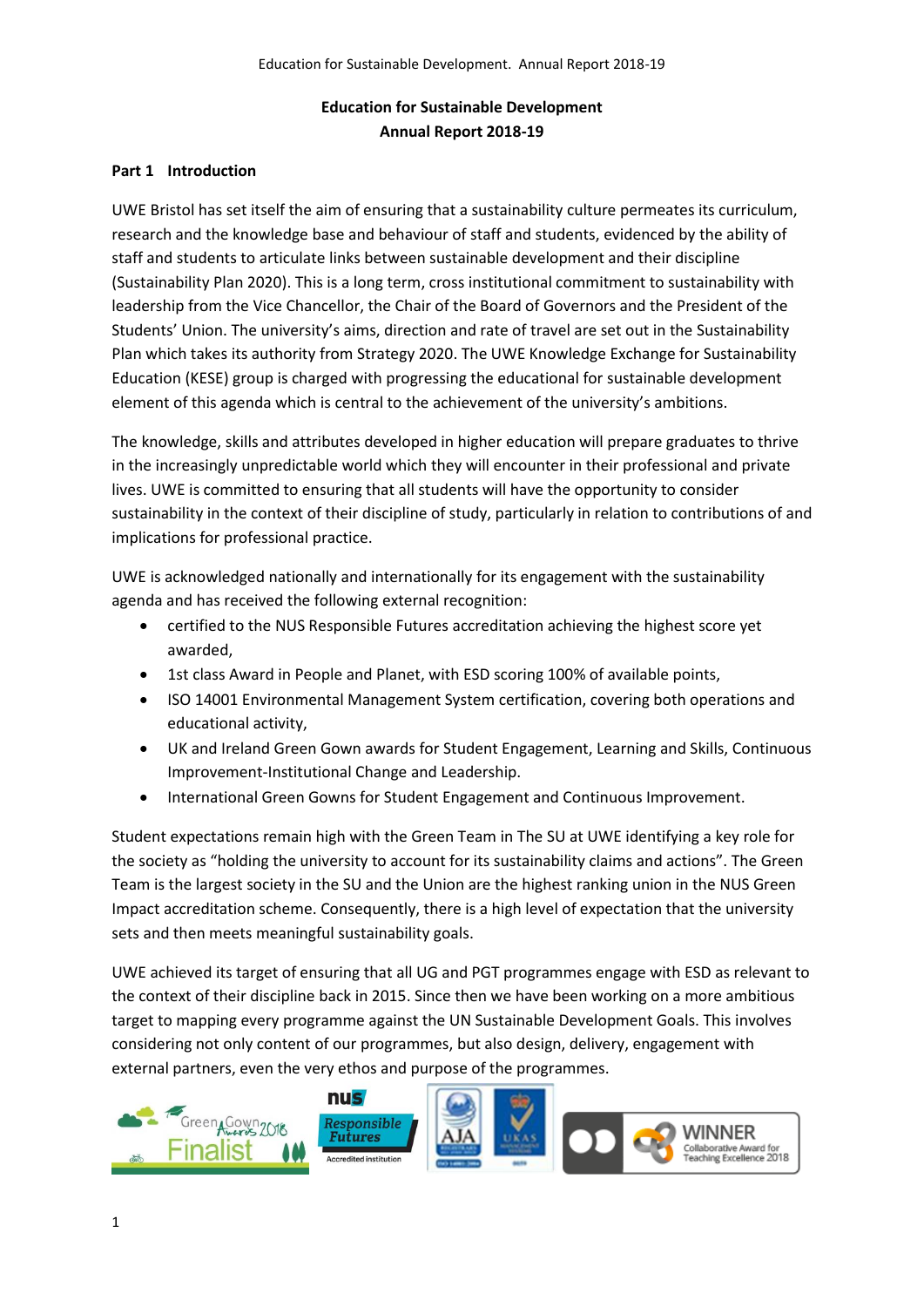### **Part 2. Meeting the Key Actions set out in the 2017/18 Action Plan**

The 2017/18 ESD report set out 15 Key Actions for Academic Year 2018/19. A summary of activity relating to each action is presented in Table 1. Overall good progress has been made with implementing each action.

| <b>Action</b> |                                                                                                                                                                                                                   |  | <b>Summary Progress Report</b>                                                                                                                                                                                                                                                                                                                                                                                                                                                                                                                                                                                                                                                                                                                                                                                                                                                                                                                                               |
|---------------|-------------------------------------------------------------------------------------------------------------------------------------------------------------------------------------------------------------------|--|------------------------------------------------------------------------------------------------------------------------------------------------------------------------------------------------------------------------------------------------------------------------------------------------------------------------------------------------------------------------------------------------------------------------------------------------------------------------------------------------------------------------------------------------------------------------------------------------------------------------------------------------------------------------------------------------------------------------------------------------------------------------------------------------------------------------------------------------------------------------------------------------------------------------------------------------------------------------------|
| 1.            | Preparation<br>for<br>Responsible<br>Futures re -<br>accreditation.                                                                                                                                               |  | During 2018-19, the Responsible Futures Management Group oversaw<br>preparation for UWE's reaccreditation audit in May 2019. Georgina Gough<br>from UWE and Rachel Colley form The Students' Union at UWE directed<br>activity and reporting from their respective institutions. Over 100 pieces of<br>evidences were submitted against the 43 criteria. The Partnership (UWE and<br>The SU at UWE) were successful in retaining their Responsible Futures<br>accreditation, significantly surpassing the minimum score required. The final<br>report and score have yet to be received. More than 20 UWE students<br>contributed to the audit process.                                                                                                                                                                                                                                                                                                                      |
| 2.            | Completion<br>of bi-annual<br>Principles of<br>Responsible<br>Management<br>Education<br>(PRME)<br>report.                                                                                                        |  | UWE submitted its Sharing Information on Practice (SIP) report for the period<br>2016-18. In that report, we outlined our success in achieving all of the<br>objectives we had set ourselves in the 2014-16 report. This was UWE's 4 <sup>th</sup><br>biannual SIP report. UWE remains an Advanced Signatory of PRME.<br>https://www.unprme.org/participation/search-<br>participants.php?nameparent=UWE&from=&to=&utype=&search=Search                                                                                                                                                                                                                                                                                                                                                                                                                                                                                                                                      |
| 3.            | SDG Accord<br>reporting/<br>engagement.                                                                                                                                                                           |  | UWE completed its report on SDG action and engagement as part of its<br>commitment as a signatory of the SDG Accord. Our report contributed to the<br>results published in: Annual SDG Accord Report 2019: Progress towards the<br>Global Goals in the University and College sector<br>(https://www.sustainabilityexchange.ac.uk/files/2019 the sdg accord un h<br>igh political forum final online version.pdf) which was published by the<br>Environmental Association of Universities and Colleges (EAUC) and the<br>Carbon Alliance, in conjunction with the Higher Education Sustainability<br>Initiative (HESI). The report was tabled at the UN High-level Political Forum in<br>New York in July 2019. We are also working to inform measurement of SDG<br>action, both in relation to this initiative and others. Specifically, we seek to<br>encourage the consideration of all SDGs together, and not the isolation of any<br>one or more goals from the others. |
| 4.            | Working with Academic<br><b>Student Societies to</b><br>explore the potential<br>for collaboration and<br>running of extra<br>curricular<br>events/activities<br>focused on sustainable<br>professional practice. |  | Despite promising discussions with academic societies in the<br>Faculties of Health and Applied Sciences and Environment and<br>Technology, joint events on sustainable professional practice were<br>not held during 2018-19. Our approach to working with Academic<br>Student Societies for the next year will be to seek their support in<br>promoting events relevant to their members and to enquire as to<br>what they would find of use.                                                                                                                                                                                                                                                                                                                                                                                                                                                                                                                              |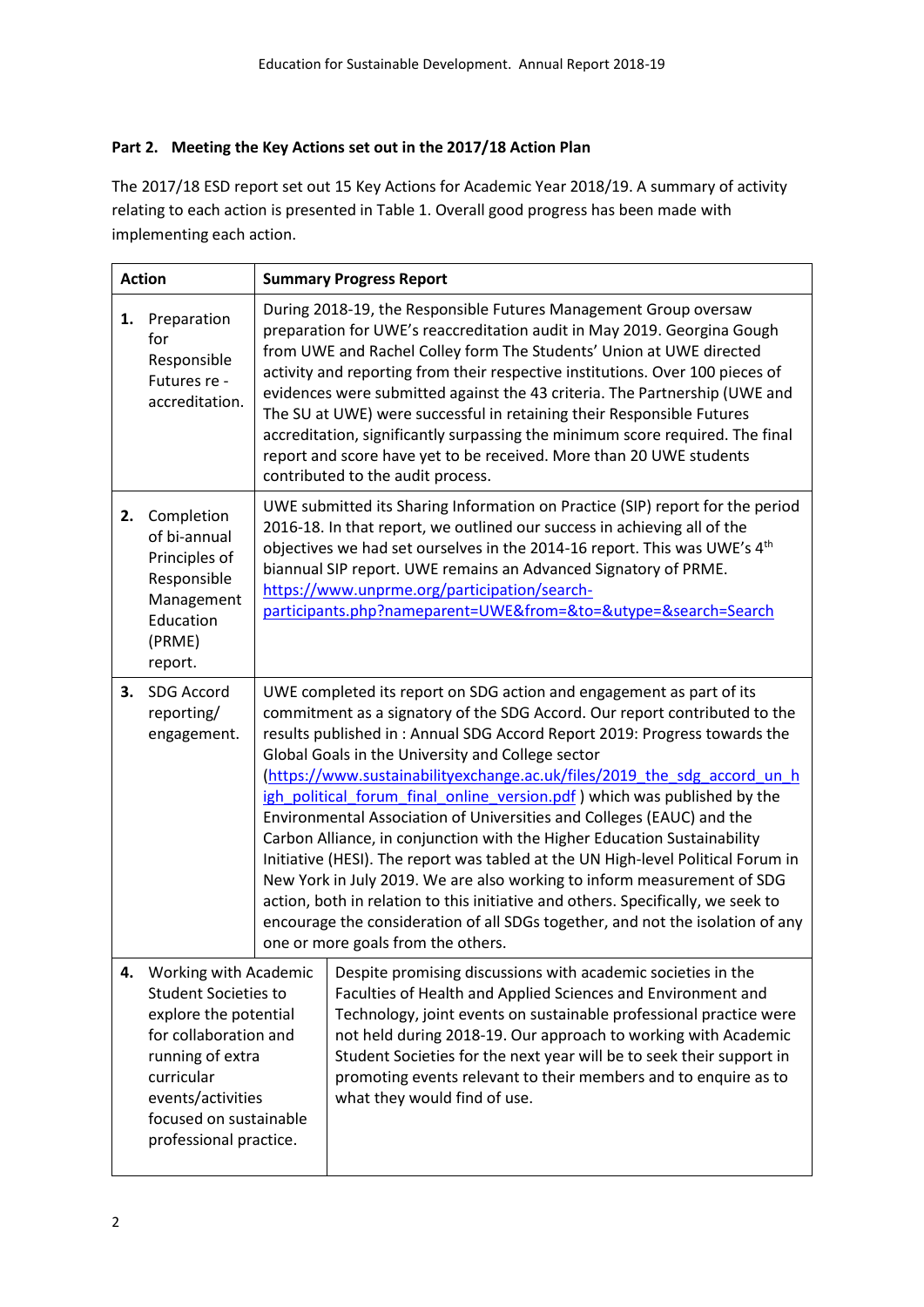| 5. | Continued<br>development of the<br>working relationship<br>with the Students'<br>Union, specifically<br>ensuring ESD<br>engagement with<br>new officers, building<br>relationship with the<br>members of the SU<br>Sustainability<br>Committee<br>(particularly the ESD<br>officer) and<br>supporting<br>implementation of<br>Green Impact<br>recommendations. |                                                                                                                                                                                                                                                                                                                                                                                                                                                                                                                                                                                                                                                                                                                                       | The Students' Union at UWE has been a key partner in UWE's ESD<br>work over recent years. Sustainability induction, training and<br>development activity for Students' Union presidents, elected officers<br>and course reps was again designed with and delivered by members<br>of the KESE team and been used to support our progress in working<br>with the UN Sustainable Development Goals (SDGs).<br>A sustainability portfolio was developed within the lead department<br>rep system for the first time in 2018-19. The reps were contacted by<br>the respective departmental KESE rep although challenges were<br>encountered in actually getting these pairings together. This will be<br>pursued again in 2019-20. Student engagement in SDG mapping was<br>further facilitated by the delivery of sustainability sessions at the SU<br>Rep conference.<br>The ESD team again supported the SU in developing their submission<br>to the NUS under the Green Impact scheme. The SU at UWE was<br>awarded the highest score of any union in the UK for the third year<br>running in August 2019. |
|----|----------------------------------------------------------------------------------------------------------------------------------------------------------------------------------------------------------------------------------------------------------------------------------------------------------------------------------------------------------------|---------------------------------------------------------------------------------------------------------------------------------------------------------------------------------------------------------------------------------------------------------------------------------------------------------------------------------------------------------------------------------------------------------------------------------------------------------------------------------------------------------------------------------------------------------------------------------------------------------------------------------------------------------------------------------------------------------------------------------------|-----------------------------------------------------------------------------------------------------------------------------------------------------------------------------------------------------------------------------------------------------------------------------------------------------------------------------------------------------------------------------------------------------------------------------------------------------------------------------------------------------------------------------------------------------------------------------------------------------------------------------------------------------------------------------------------------------------------------------------------------------------------------------------------------------------------------------------------------------------------------------------------------------------------------------------------------------------------------------------------------------------------------------------------------------------------------------------------------------------|
| 6. | Implementation of<br><b>ESD</b><br>recommendations<br>arising from ISO<br>14001 2015<br>(re)certification in<br><b>July 2018.</b>                                                                                                                                                                                                                              |                                                                                                                                                                                                                                                                                                                                                                                                                                                                                                                                                                                                                                                                                                                                       | There were no ESD recommendations in the ISO 14001 recertification<br>report from our July 2018 audit. However, we constantly seek<br>continuous improvement and devolved responsibility for<br>sustainability in line with the objectives of the ISO 14001: 2015<br>standard.                                                                                                                                                                                                                                                                                                                                                                                                                                                                                                                                                                                                                                                                                                                                                                                                                            |
| 7. | Ensure good<br>coordination<br>of ESD with<br>the other 12<br>themes of the<br>refreshed<br>Sustainability<br>Plan.                                                                                                                                                                                                                                            | Discussions with faculty executive teams on leadership, resourcing and<br>management of all faculty activity are helping to ensure that sustainability<br>implications of teaching, learning and research are considered across the<br>institution. The Associate Professor for ESD works closely with the<br>Sustainability Manager and Sustainability Engagement Officer to ensure good<br>support for and management of teaching, learning and research. Links with<br>the Health and Wellbeing theme remain informal, as they were in 2017-18.<br>Coordination of sustainability across all functions of the university is a core<br>objective for the Sustainability Plan replacements document, currently under<br>development. |                                                                                                                                                                                                                                                                                                                                                                                                                                                                                                                                                                                                                                                                                                                                                                                                                                                                                                                                                                                                                                                                                                           |
| 8. | Continued<br>mapping of<br>programmes<br>against the<br>Sustainable<br>Development<br>Goals.                                                                                                                                                                                                                                                                   | Mapping of the SDGs has progressed during 2018/19 with all KESE reps<br>actively pursuing completion of mapping within their department. KESE<br>members and the Associate Professor in ESD have facilitated several staff and<br>student events on the SDGs. This work was the focus of UWE's Collaborative<br>Award for Teaching Excellence (see below) and was shortlisted for an EAUC<br>Green Gown Award for 'Tomorrow's Employees'. Translation of SDG mapping<br>content into finished maps remained a challenge in the absence of graphic<br>design support. A short-term solution to this challenge has been identified<br>which will hopefully allow the backlog of content to be cleared by December<br>2019.              |                                                                                                                                                                                                                                                                                                                                                                                                                                                                                                                                                                                                                                                                                                                                                                                                                                                                                                                                                                                                                                                                                                           |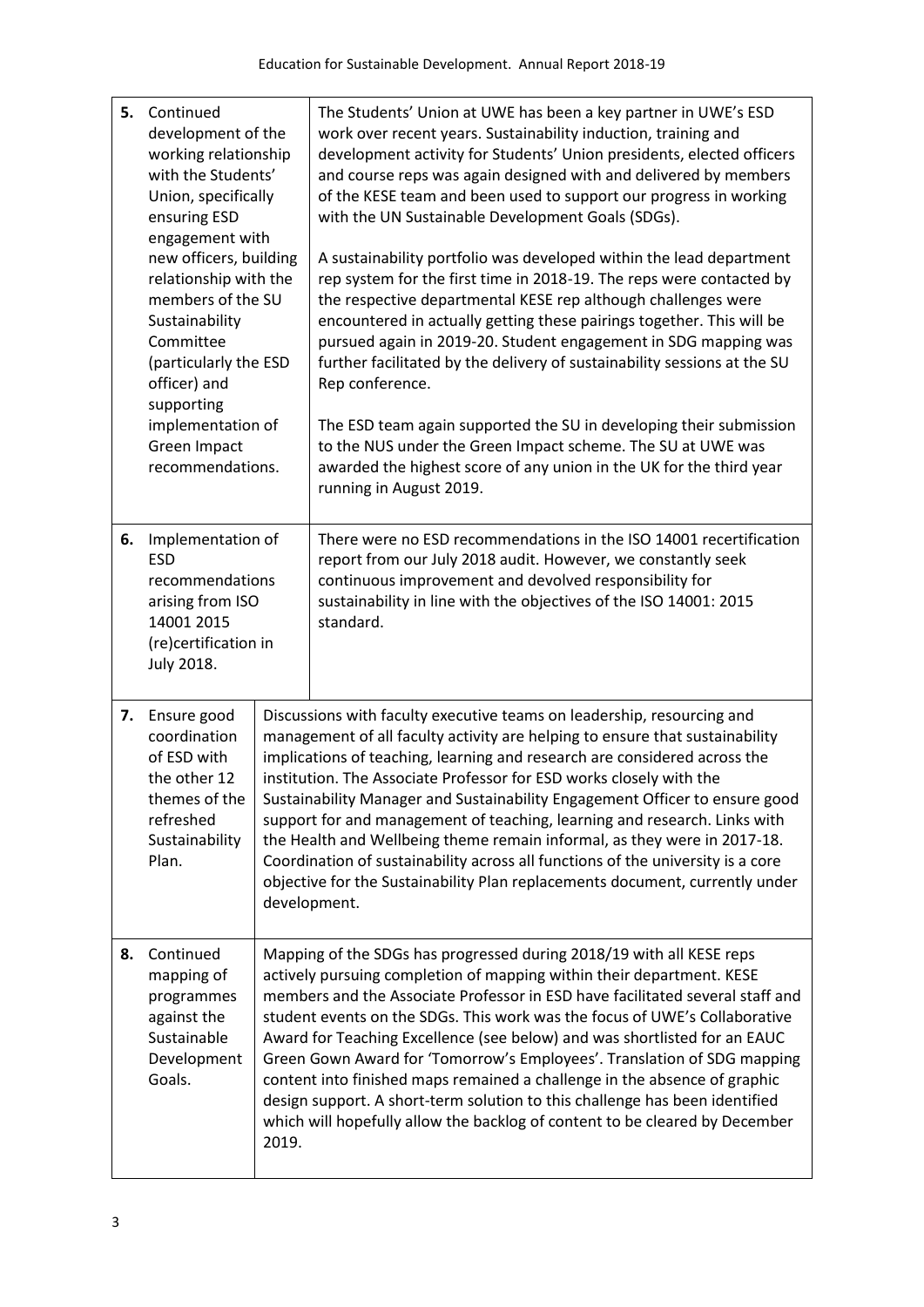| 9.<br>Continue representation<br>of ESD (and broader<br>sustainability interests) in<br>planning for Strategy 2030<br>and within the ongoing<br><b>Strategic Programmes of</b><br>UWE.                                                                     | This has been achieved primarily through the submission of<br>formal responses to draft Strategy 2030 by the Assistant Vice<br>Chancellor for Environment and Sustainability, by the KESE group<br>and other interested individuals and through discussions had<br>with the Chief of Staff at Sustainability Board meetings.                                                                                                                                                                                                                                                                                                                                                                                                                                                                                                                                                                                                                                                       |
|------------------------------------------------------------------------------------------------------------------------------------------------------------------------------------------------------------------------------------------------------------|------------------------------------------------------------------------------------------------------------------------------------------------------------------------------------------------------------------------------------------------------------------------------------------------------------------------------------------------------------------------------------------------------------------------------------------------------------------------------------------------------------------------------------------------------------------------------------------------------------------------------------------------------------------------------------------------------------------------------------------------------------------------------------------------------------------------------------------------------------------------------------------------------------------------------------------------------------------------------------|
| 10. Enhancing visibility of<br>opportunities for students<br>to develop skills and gain<br>experience of ESD in<br>practice, including<br>continued engagement<br>with national<br>developments and<br>debates regarding the<br>Living Laboratory concept. | UWE has been monitoring national discussions on use of the<br>Living Laboratory concept for sustainability education. The<br>Sustainability Coordinator contributed to the development of a<br>publication on Living Lab approaches throught he creation of a<br>UWE case study. We do not at present have a formal Living<br>Laboratory programme. However, the Sustainability Team<br>continue to expand their engagement with academics and with<br>teaching and research activity within the institution. These are<br>increasingly part of the formal curriculum although the informal<br>and extra curricula opportunities which these relationships result<br>in are a valuable complement to the formal curriculum. The work<br>of The Students' Union in this area is also critical.                                                                                                                                                                                      |
| 11. Provision of staff<br>development and<br>activities for students to<br>raise awareness of the<br>SDGs including<br>(potentially) use of the<br><b>Sustainability Literacy Test</b><br>V2.                                                              | Activities which have been run this year include:<br>Four SDG themed seminar events<br>$\bullet$<br>Sustainability induction at staff welcome fair<br>$\bullet$<br>Staff support associated with NUS SDG Teach-in week<br>$\bullet$<br>(February)<br>ESD/SDG resources workshop at UWE Teaching and Learning<br>$\bullet$<br>Conference<br>Discipline-specific workshops/presentations for staff in<br>$\bullet$<br><b>Education and Allied Health Professions</b><br>UWE has been active in discussions amongst the UK PRME<br>community and as part of the SuLiTest steering group about the<br>Literacy Test. There is still very limited engagement with UK HE<br>and UWE, like many other institutions, has not yet identified the<br>right opportunity for mass participation in the test. Amendments<br>to the test and its accessibility have been undertaken and we<br>have committed to trial staff and student use and to report back<br>on the usefulness of the test. |
| 12. Engagement with UWE<br>employer networks to<br>explore demand for<br>graduate sustainability<br>skills and sustainability<br>focused CPD<br>opportunities.                                                                                             | This was not actively pursued during 2018-19 due to a<br>reprioritisation towards Responsible Futures audit preparation<br>and SDG mapping. Demand for graduate sustainability skills is<br>researched by the National Union of Students. Perhaps of<br>greater interest at this stage is the experience of our alumni in<br>relation to sustainability in their professional careers. We will<br>continue to explore ways to engage with employers and alumni<br>on these issues.                                                                                                                                                                                                                                                                                                                                                                                                                                                                                                 |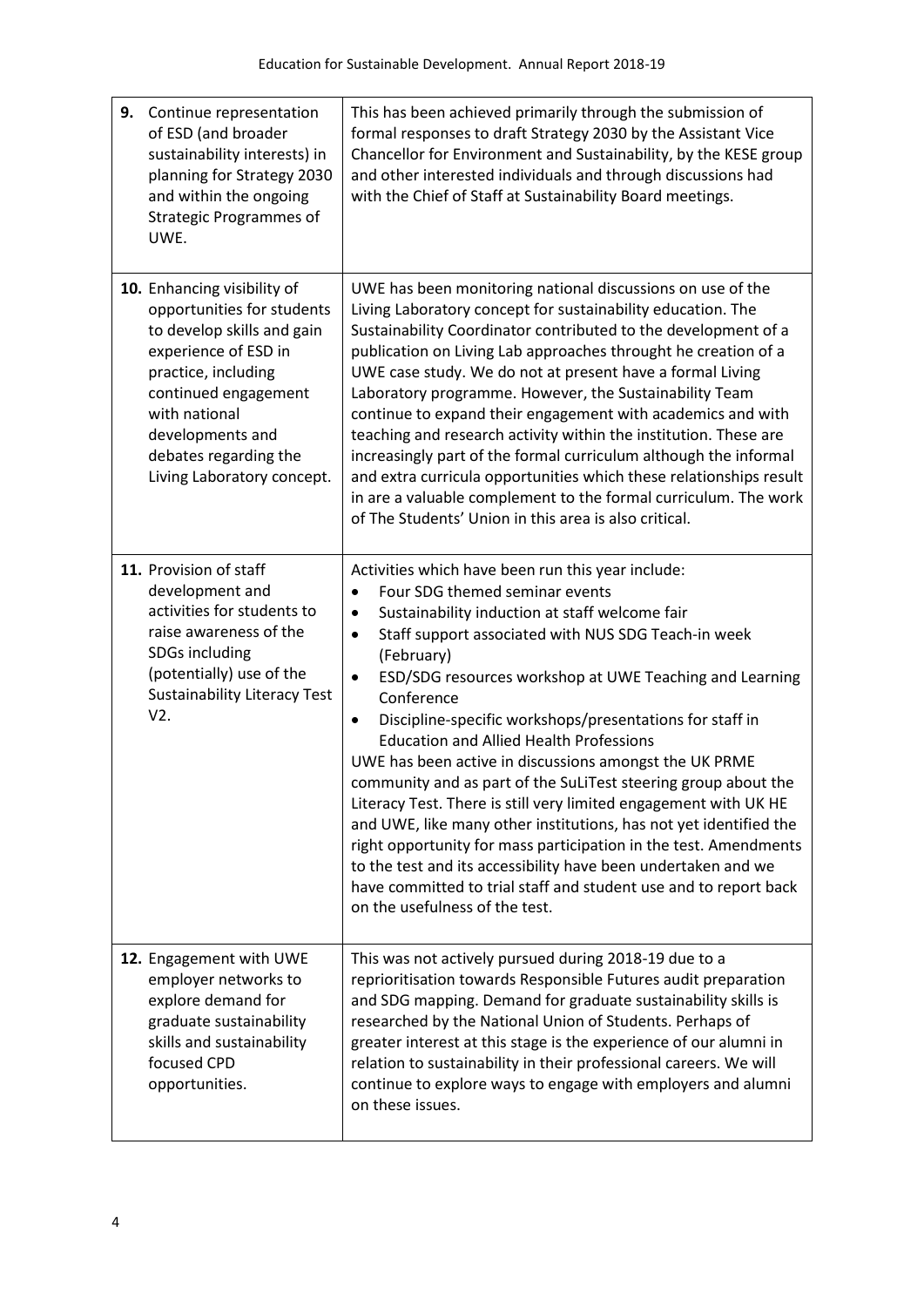| 13. Engage with EAUC,<br>professional bodies,<br>OfS/Advance HE and other<br>agencies to raise national<br>profile and promote<br>renewed policy<br>commitments to ESD in HE.                                                                                                                                                               | UWE continued to support the work of the EAUC both as a<br>contributor to events run by the EAUC but also in discussions<br>about policy developments for the Association and the wider<br>HE sector. Similarly, UWE has been actively working to ensure<br>that ESD and sustainability more generally are considered in<br>any discussions about HE development.                                                                                                                                                                                                                                            |
|---------------------------------------------------------------------------------------------------------------------------------------------------------------------------------------------------------------------------------------------------------------------------------------------------------------------------------------------|--------------------------------------------------------------------------------------------------------------------------------------------------------------------------------------------------------------------------------------------------------------------------------------------------------------------------------------------------------------------------------------------------------------------------------------------------------------------------------------------------------------------------------------------------------------------------------------------------------------|
| 14. Continued engagement<br>with Bristol Green Capital<br>Partnership, the Bristol SDG<br>Alliance and other local and<br>regional organisations and<br>partners as relevant to<br>progressing opportunities<br>for students to develop<br>knowledge and skills for<br>sustainable development<br>and sustainable<br>professional practice. | UWE staff have continued to be proactive members of both the<br>guide the Bristol Green Capital Partnership and the Bristol SDG<br>Alliance. We informed the preparation of the Bristol Voluntary<br>Local Review of SDG Action and were represented in the report<br>that was taken to the High-level Political Forum in New York in<br>July 2019. UWE is always well-represented at the monthly<br>Green Mingles in Bristol and we continue to grow the number<br>of opportunities by which students can develop skills and gain<br>experience through our connections in Bristol and the wider<br>region. |
| 15. Working with Heads of<br>Department, Faculty<br>Executive Teams,<br>Programme Leaders,<br><b>UWE</b> professional<br>services and other<br>internal colleagues to<br>ensure continued<br>enhancement of our<br>ESD activity.                                                                                                            | This objective is pursued through the annual meetings held<br>between the Assistance Vice Chancellor for Environment and<br>Sustainability, the Associated Professor in Education for Sustainable<br>Development, the Sustainability Manager and the Environment<br>Officer with Heads of Departments and with Faculty Executive<br>Teams. The KESE group and the Sustainability Operations Group<br>work to common objectives in order to pursue coordination and<br>shared ownership and continued enhancements of our ESD activity.                                                                       |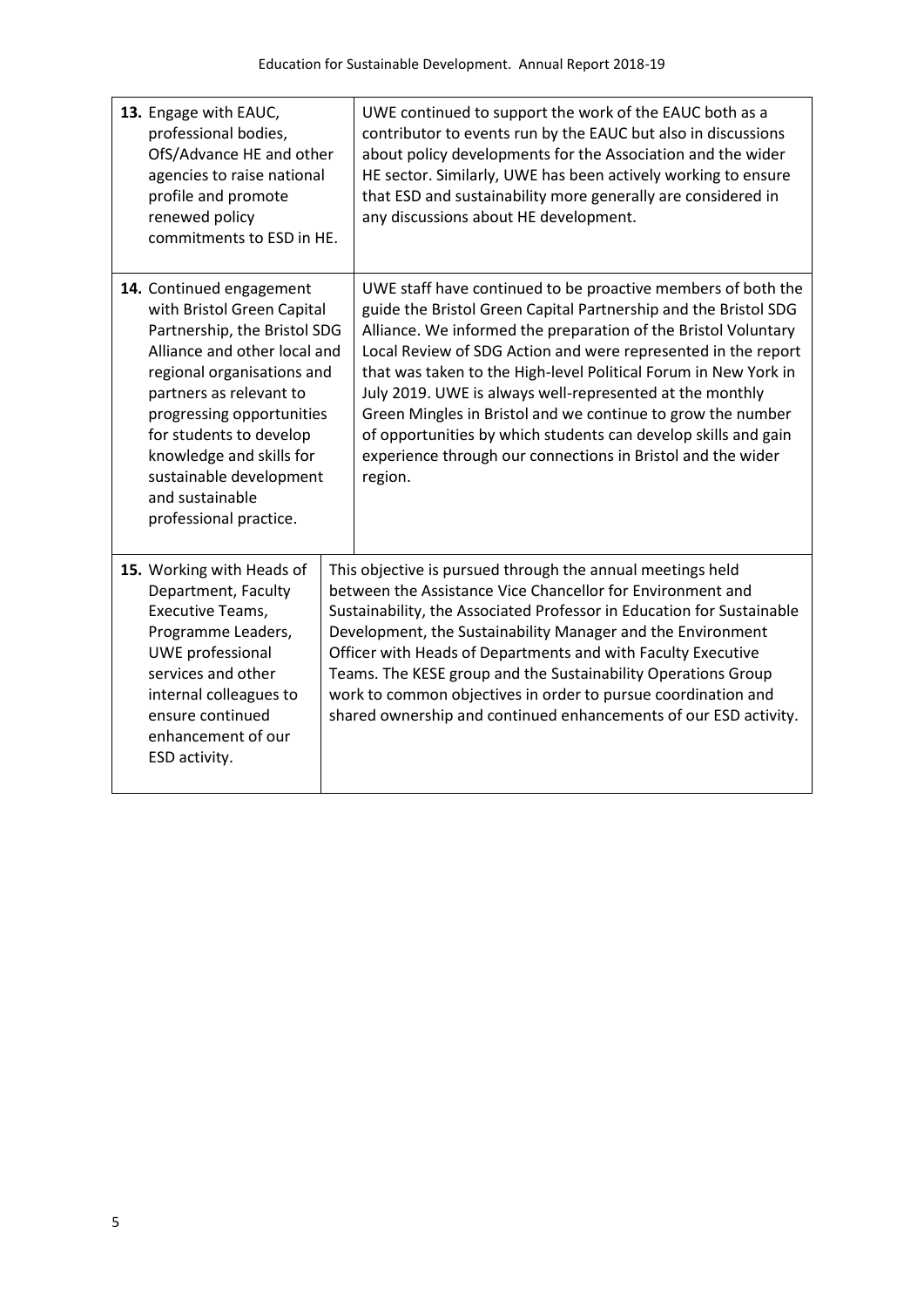Further to the activity outlined above, a few other ESD highlights from 2018/19 are worthy of noting:

#### **1. Mapping Programmes against the SDGs**

This year has seen very good progress of mapping of programmes against the SDGs and wider awareness raising of the Goals. 60 programmes have undertaken or are currently undertaking mapping activity and others are lined up to begin their mapping. This work remains highly significant in terms of impact, institutional reach and for the level of interest and respect it has gained across the UK HE sector. A particular highlight this academic year was the awarding by Advance HE of UWE's first ever Collaborative Award for Teaching Excellence to the Knowledge Exchange for Sustainability Education (KESE) for their teamwork in relation to the SDG mapping work (see: <https://www.heacademy.ac.uk/cate-2018?page=1> ). Reviewers noted that "the team fully demonstrate the difference they have made to teaching and learning in higher education". The work was also commended in comments made by judges of the Environmental Association for Universities and Colleges' Green Gown Awards. The work was shortlisted in the 'Tomorrow's Employees' category where judges assessed it to be 'an impressive project showing systems-wide impact'. Although not a winner, judges requested that the project be resubmitted for the award in 2020 when it has concluded (in its current focus on curriculum). We will actively pursue the goal of mapping all UWE programmes of study (at discipline level) by 2020.

### **2. Knowledge Exchange for Sustainability Education (KESE)**

The Knowledge Exchange for Sustainability Education (KESE) group continues to be an important vehicle for leadership of ESD across UWE. In 2018-19 activity focused on Responsible Futures reaccreditation, a seminar series structured around SDG themes, SDG mapping and staff engagement. The group held their first ever away day which was used to plan team publications. KESE Departmental Reps are important communicators between the university and departments on ESD matters. Many departments have developed small ESD groups to discuss ESD within programme teams. In addition, work with technical staff has grown, helping to bridge the gap between sustainable operations and teaching and learning. Most departments have seen excellent levels of ESD activity this year as a direct result of the actions of KESE departmental reps. A personal approach to engaging colleagues by the reps has been effective in ensuring development of the number of colleagues with good understanding of the SDGs and the potential for them to inform teaching and learning activity.



6 *Members of the Knowledge Exchange for Sustainability Education at their away day, June 2019.*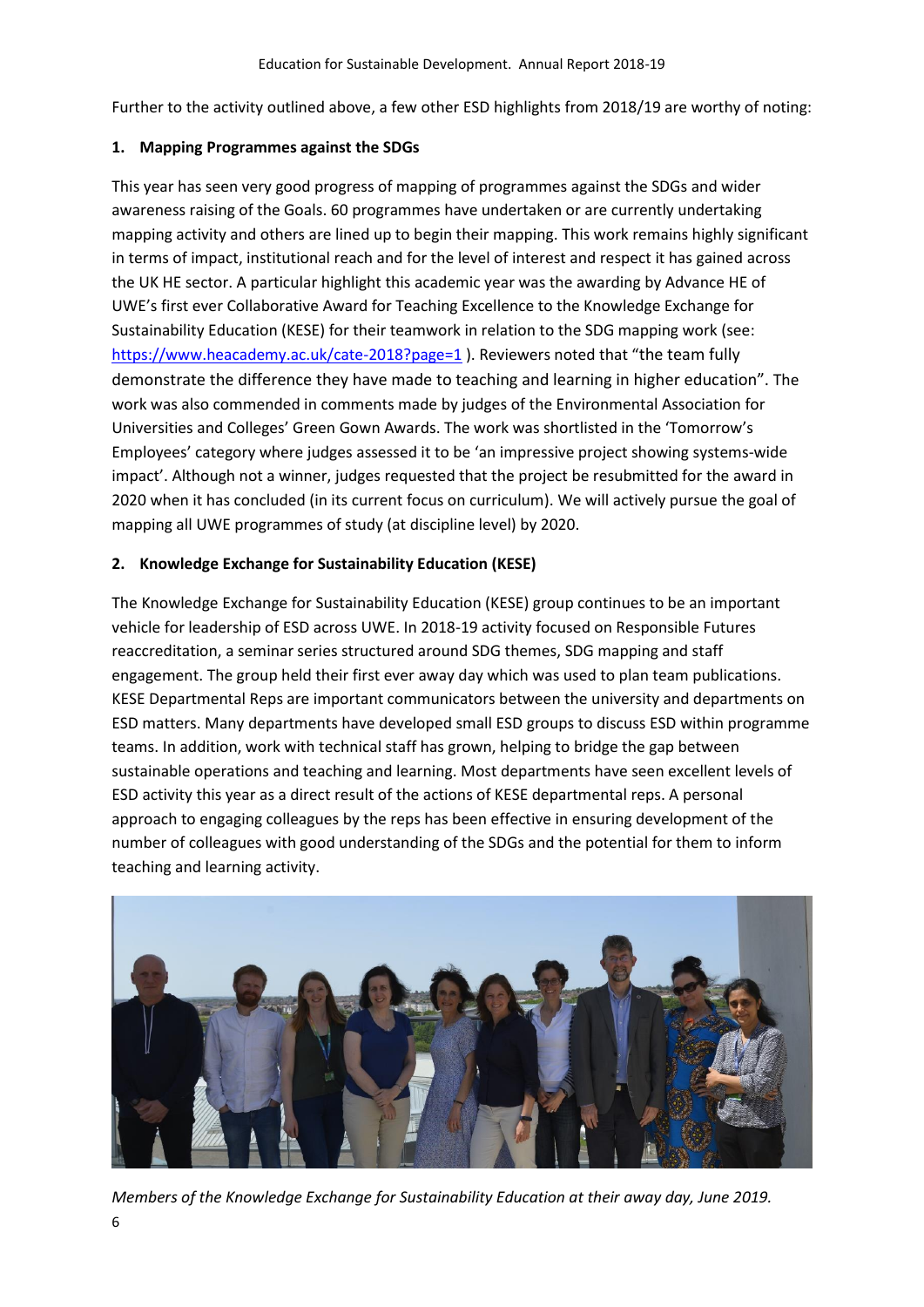## **3. Annual ESD meetings with Heads of Department and Associate/Deputy Deans and engagement with other senior managers**

The annual round of meetings with Heads of Department was undertaken in autumn/winter 2018/19 and a number of opportunities for progressing staff engagement emerged from these. The second round of meetings between the AVC Environment and Sustainability, Associate Professor in ESD, members of the Sustainability Team and the full set of Deputy Deans and Associate Deans from each faculty were also held this Academic Year. These discussions centred on ways by which responsibility for sustainability can be more effective devolved across the institution, as well as on the identification and planning for resolution of, issues at Faculty level. Opportunities for more effective collaborative working towards sustainability objectives were identified in all meetings. These meetings will take place again in 2018/19.

### **4. Presentations and national engagement**

During 2018/19, UWE's ESD work was showcased at the Sustainability in Higher Education Conference in Swansea and at the annual Environmental Association of Universities and Colleges conference in Manchester. We have also engaged with national ESD discussions UWE's work with the SDGs has continued to be of interest to other institutions and we will be visiting the Universities of Worcester and Bath, Glasgow Caledonian University and Bath Spa University to share our approach during 2019-20.

### **5. Education for Sustainable Development (ESD) in the Enhancement Framework**

The 'programmatic by design' principle of the UWE Enhancement Framework supports the integration of ESD in programme design and delivery. A series of design notes supports implementation of the enhancement framework and ESD principles are represented in these. The Associate Professor in ESD has been working with the Academic Practice Directorate in their review of the Enhancement Framework during 2018-19 to ensure that sustainability is more explicitly referenced in Enhancement Framework documents and to ensure that support for staff in delivering against the Enhancement Framework are well signposted.

New curriculum development proposals and Programme Enhancement Reviews will continue to consider ESD in the context of the discipline. Guidance for curriculum developers makes explicit the university's expectations and supports developers in interpreting and considering the place of ESD in the curriculum. The outcomes of the ESD specific reporting in the Enhancement Framework will feed into compliance reporting for certification to ISO 14001 and accreditation to the NUS Responsible Futures mark. This will continue to be monitored by the Sustainability Board.

The following is included in the process for Programme Enhancement Review (and is being refreshed for 2019-20):

- 1. Review teams should be encouraged to think about their existing content and approaches to teaching and learning which align to education for sustainable development (ESD). The key reference points are the [QAA-HEA ESD Guidance,](http://www.qaa.ac.uk/en/Publications/Documents/Education-sustainable-development-Guidance-June-14.pdf) UWE Bristol Sustainability Plan 2013-2020 and Annual Education for Sustainable Development (ESD) report and action plan.
- 2. A Review Team should consider the following questions.
	- Where and how does the programme offer students the opportunity to learn about issues aligned to sustainable development (se[e UN Sustainable Development Goals](https://sustainabledevelopment.un.org/?menu=1300) (SDGs)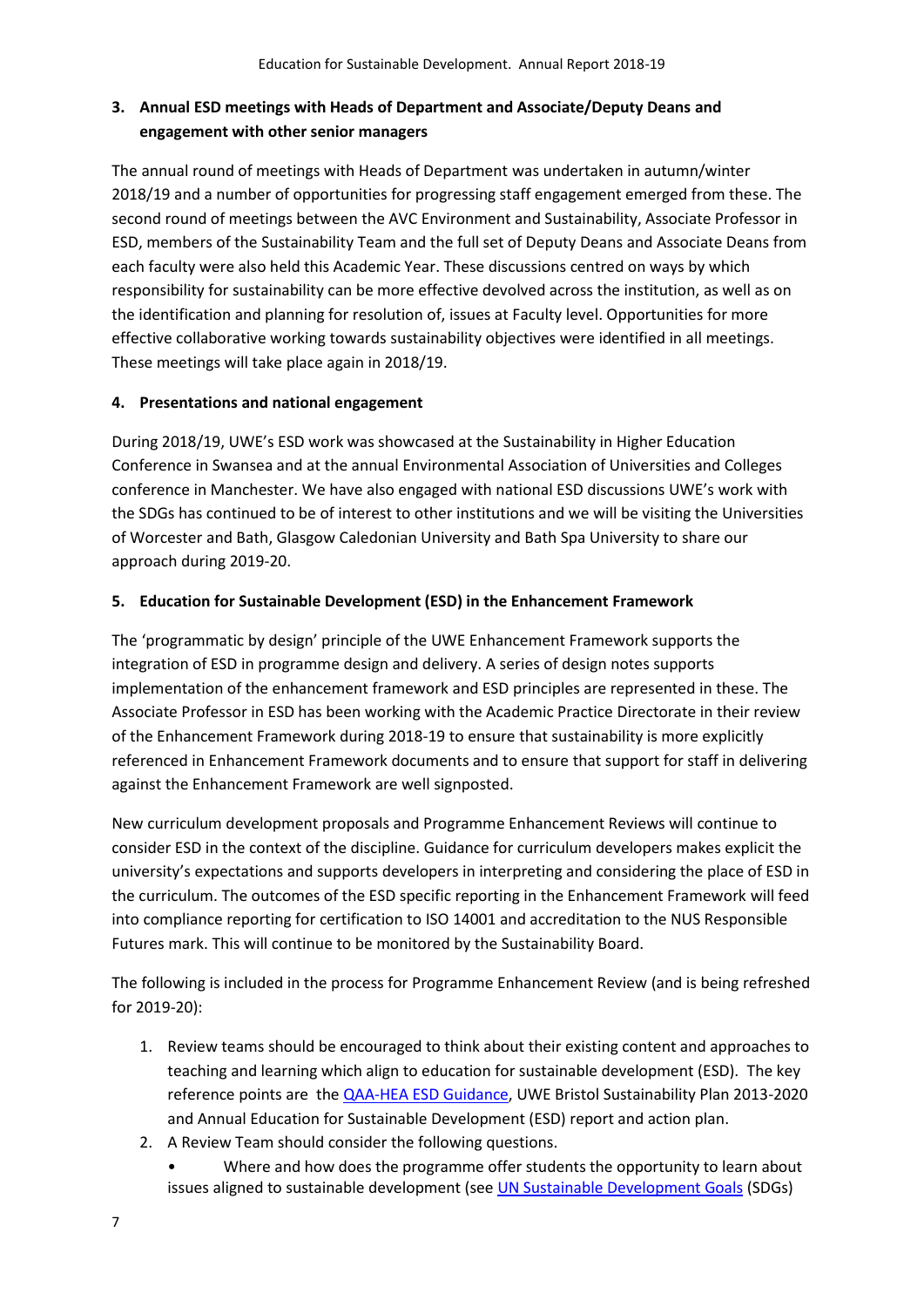and their associated targets)? Is consideration given to the ways in which these issues are relevant to the specific discipline and its associated professions?

• How are students prepared for becoming future-facing and globally responsible during the programme?

• How are students enabled to consider what the concept of environmental stewardship and issues of social justice, ethics and wellbeing mean in the context of their own discipline and in their future professional and personal lives?

• How are approaches to teaching and learning which align to ESD incorporated into the programme (se[e QAA-HEA ESD Guidance\)](http://www.qaa.ac.uk/en/Publications/Documents/Education-sustainable-development-Guidance-June-14.pdf).

3. A Review Team also may wish to map the contribution of the new curriculum against the 17 UN SDGs. A mapping grid will be provided for this task.

The Associate Professor in ESD will continue to work with the Academic Practice Directorate to ensure that sustainability remains central to teaching and learning policy and support activity within UWE. Preparation of Strategy 2030 and its supporting strategies will include consideration of how best to integrate sustainability objectives with teaching and learning objectives and practice.

#### **KESE reporting to Sustainability Board 2018-19**

ESD reporting to Sustainability Board show that we are on track to achieve all relevant ESD goals by the end of the current Sustainability Plan. Reporting also outlined barriers identified by KESE reps to the achievement of our aim for staff and students to be able to articulate links between sustainable development and their discipline, including a limited sense of imperative to be involved in discussions about sustainability amongst some staff and variable degrees of labelling of sustainability content in teaching, learning and assessment. The KESE group will continue to work with staff to help them to understand the value to themselves, their students, the institution and wider society of their explicit consideration and articulation of sustainability in their work at UWE.

Concerns from staff generally with regard to UWE's sustainability also reported to the Board include lack of visibility of coherent direction (at institutional level) on paper use, lack of availability of food composting bins and lack of guidance on how to consider impact vs benefit of staff travel (for university business and research). Further, the challenge of communicating clearly, regularly, consistently and comprehensively to staff, students and outside stakeholders remains a risk to maximising opportunity presented by significant latent demand from staff and students to take action and be involved in ESD/whole institution sustainability. Recent work with UWE's Strategic Communications and Marketing team should lead to resolution of this issue.

One issue was escalated to the Sustainability Board for resolution this Academic Year. KESE reps reported an insufficient workload allocation available to the majority of them to undertake the work needed to meet demand from staff and to reach potential impact of the work. Reps also observed this to be at odds with the level of institutional commitment to sustainability, the resource allocated to sustainability work on the operations/estates side and the time allocation given to reps at departmental level for other institutional priorities such as equality and diversity and widening participation. It was proposed that allocation of workload be consistent across all academic departments and in line with that given to other similar agendas such as inclusivity and enterprise. for a pilot of one year (2019-20). The Board endorsed the proposal at the level of being recommended to Heads of Department.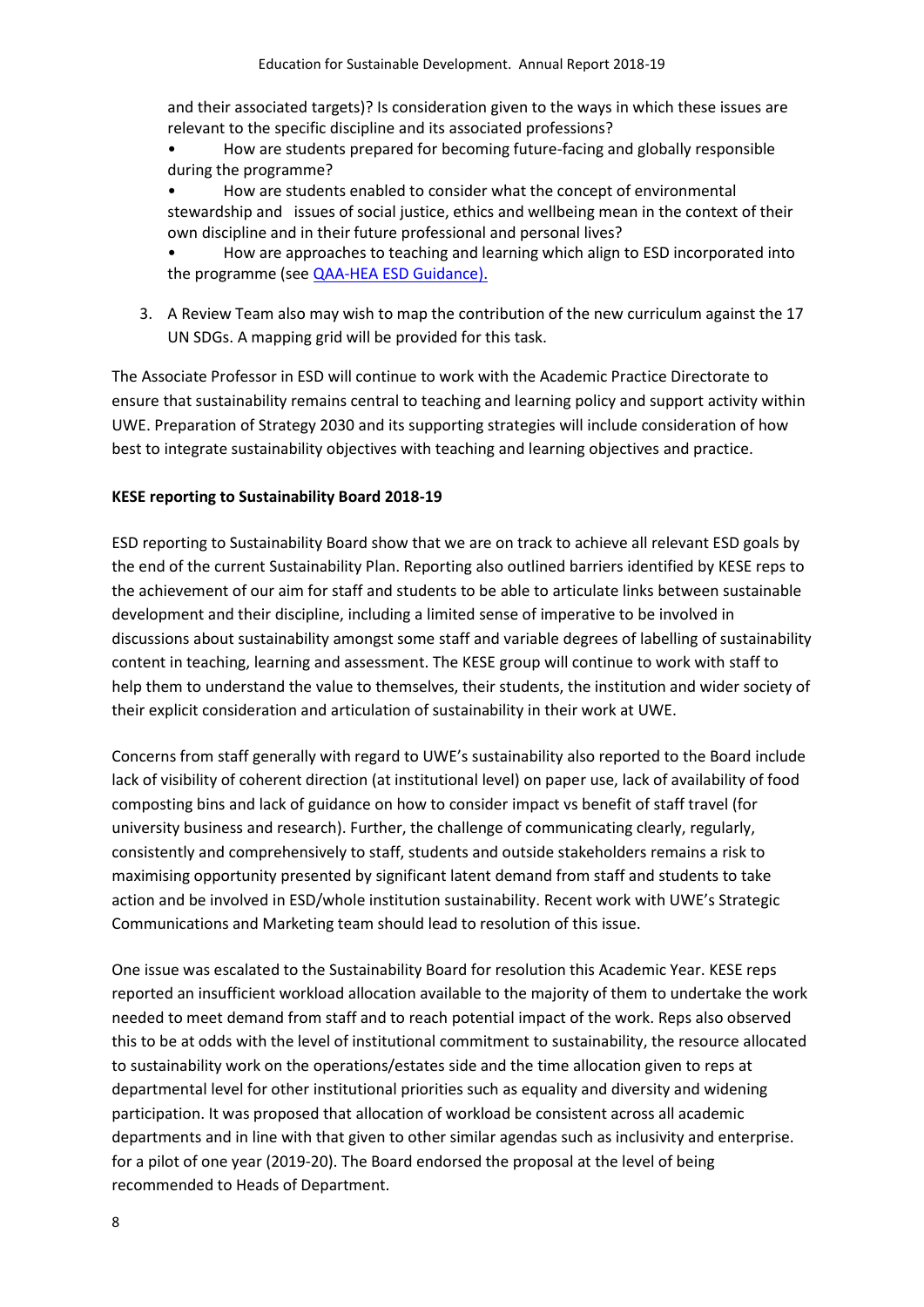#### **Part 3 Key ESD Actions for 2019/20**

UWE's education for sustainable development work in 2019-20 will be informed largely by the need to align our work to the new institutional Strategy 2030, commitments made within the Sustainability Plan (both the outgoing Plan and its replacement), criteria within the Responsible Futures accreditation scheme which we will seek to retain in 2020-21, commitments made as part of our status as Responsible Futures host partnership for 2019-20, feedback from staff and students, and guidance resulting from our institutional ISO 14001 certification audit in July 2019. Thus, the following actions have been identified as priorities for the academic year 2019/20:

- 1. Active engagement with the development of the new institutional Sustainability Plan/Strategy to ensure that educational activity is core to UWE's sustainability commitments and actions, particularly noting commitments made in Strategy 2030 for pursuing sustainability by design, a sustainable university, sustainable communities, sustainable ways of doing things, and creating solutions to global challenges.
- 2. Ongoing action against Responsible Futures criteria, including planning towards reaccreditation in 2020-21 and conducting surveys of the knowledge and attitudes of staff and students.
- 3. Active working relationship with UWE's Academic Practice Directorate in revision/reframing and implementation of the Enhancement Framework Design Principles, UWE's Quality Enhancement processes and the Postgraduate Certificate in Academic Professional Practice.
- 4. Continued development of the working relationship with the Students' Union, specifically ensuring ESD engagement with new officers, building relationship with the members of the SU Sustainability Committee (particularly the ESD officer) and supporting implementation of Green Impact recommendations.
- 5. Partnership with the NUS and The Students' Union at UWE to conduct a five year review of the Responsible Futures accreditation scheme, as part of our role as Responsible Futures Host Partnership status in 2019-20.
- 6. Implementation of ESD recommendations arising from ISO 14001 2015 (re)certification in July 2019.
- 7. Completion of mapping of academic programmes against the Sustainable Development Goals and ongoing mapping of other areas of university activity.
- 8. Provision of staff development and activities for students to raise awareness of the SDGs including hosting of events themed around the SDGs.
- 9. Working with Academic Student Societies to explore the potential for collaboration and running of extra curricular events/activities focused on sustainable professional practice.
- 10. Engage with EAUC, professional bodies, OfS/Advance HE and other agencies to raise national profile and promote renewed policy commitments to ESD in HE.
- 11. Continued engagement with Bristol Green Capital Partnership, the Bristol SDG Alliance, PRME UK and Ireland Chapter and other local and regional organisations and partners as relevant to progressing opportunities for students to develop knowledge and skills for sustainable development and sustainable professional practice. This includes an ongoing commitment to Sustainability Literacy Test (SuLiTest) Steering Group and promotion, where appropriate, of use of the Test.
- 12. Working with Heads of Department, Faculty Executive Teams, Programme Leaders, UWE professional services and other internal colleagues to ensure continued enhancement of our ESD activity.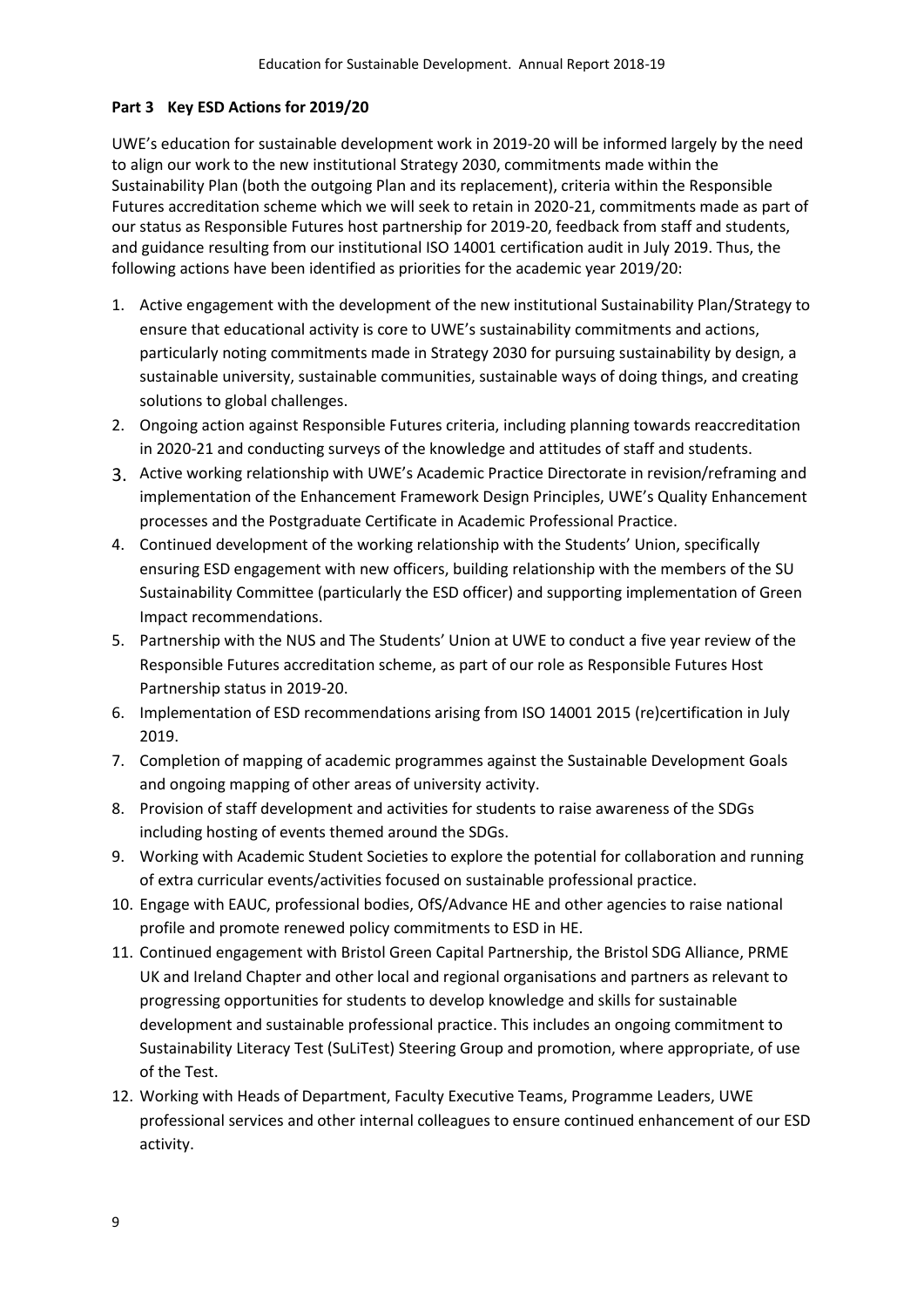#### **Recommendation**

LTSEC and the Sustainability Board are asked to note the contents of the report and approve the ongoing work.